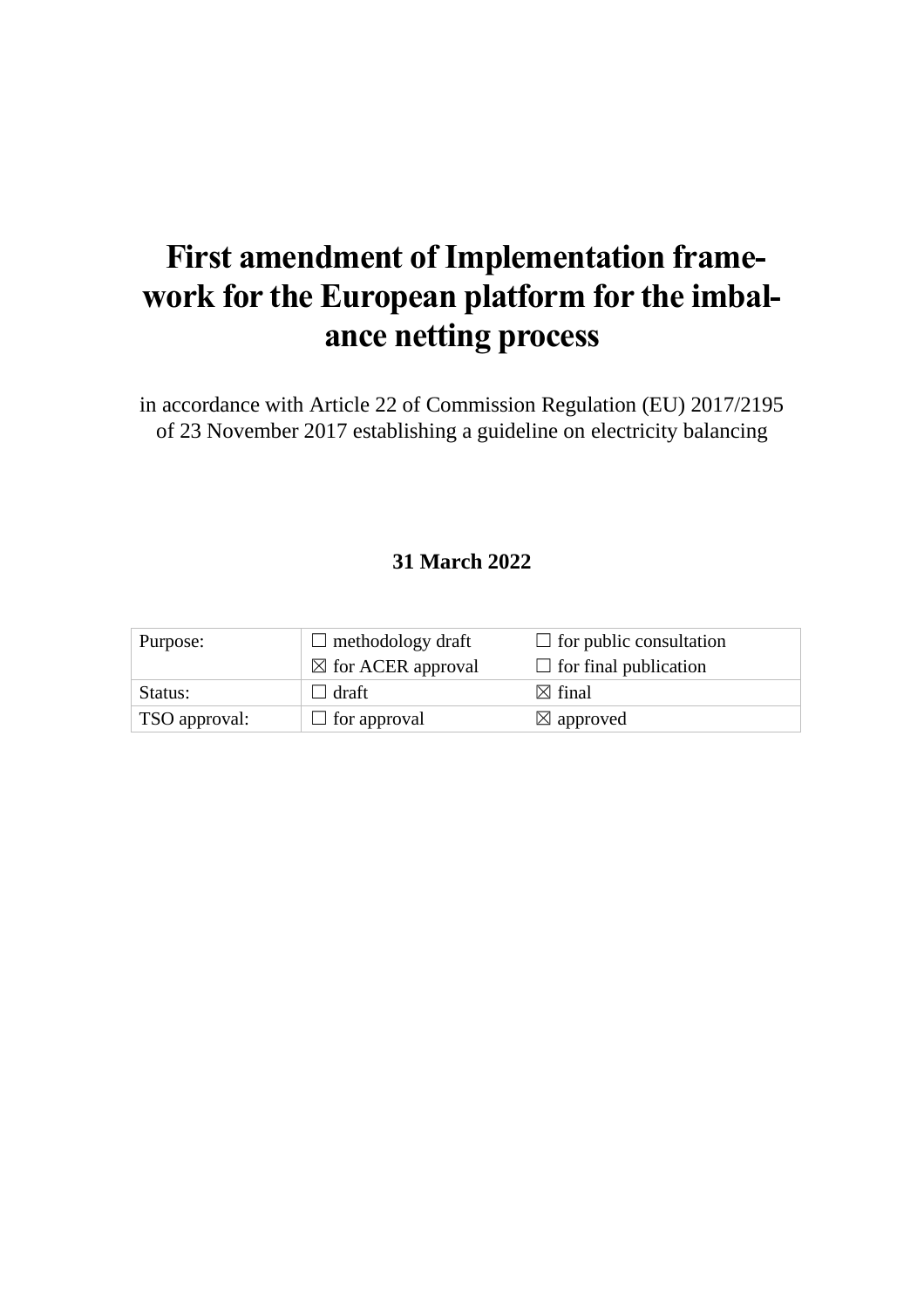All TSOs, taking into account the following:

#### **Whereas**

- (1) This proposal provides an amendment to Implementation framework for a European platform for the imbalance netting process (hereafter referred to as the "INIF") in accordance with ACER decision 13-2020 of 24 June 2020.
- (2) European TSOs strongly support the European target model defined by the Commission Regulation (EU) 2017/2195 of 23 November 2017 establishing a guideline on electricity balancing (hereafter referred to as the "EB Regulation") for integrated balancing energy markets, especially the implementation and go-live of the platforms for the exchange of balancing energy, and see significant advantages resulting from it.
- (3) Article 10(2) of the INIF provides that "no later than eighteen months before the deadline when the capacity management function (hereafter referred to as the "CMF") shall be considered as a function required to operate the aFRR-Platform in accordance with Article 6(4) of the implementation framework adopted pursuant to the ACER Decision 02-20202 , all TSOs shall develop a proposal for amendment of this INIF, which shall designate the entity performing the capacity management function in accordance with Article 22(3)(e) of the EB Regulation and clarify whether the IN-Platform will be operated by a single entity or multiple entities."
- (4) In accordance with Article 10(2) of the INIF, this amendment proposal fulfils all TSO obligations regarding the proposed designation of the entities that will perform the functions defined in the INIF and clarifies that the IN-Platform may be operated by multiple entities in accordance with Article 22(3)(e) of the EB Regulation.
- (5) For the sake of clarity, ACER decision 02-2020 of 24 January 2020 on the Implementation framework for the European platform for the exchange of balancing energy from frequency restoration reserves with automatic activation (hereafter referred to as the "aFRRIF") and ACER decision 03-2020 of 24 January2020 on the Implementation framework for the European platform for the exchange of balancing energy from frequency restoration reserves with manual activation (hereafter referred to as the "mFRRIF"), specify that all TSOs shall establish a CMF and that in case several balancing platforms have such a function, the CMF shall be the same across these platforms.
- (6) Given the requirement of ACER decision quoted above (same function across the platforms), the intention of all TSOs is to designate the same entity to perform the CMF for the mFRR-Platform, aFRR-Platform and IN-Platform, this entity being however different from the entities operating the other functions. The designated entity will operate the CMF as a cross-platform function of the concerned platforms. In order to ensure efficient and effective governance, coordination, and decision making process, all TSOs have entered for each platform into a contract with the entity that shall be in charge of operating the CMF.
- (7) TSOs duly remind ACER that this amendment is submitted for its approval in accordance with Decision No. 13/2020, it being understood however that the said Decision had been the object of an appeal introduced by one TSO (Case A-008-2020), raising the same pleas as the appellants in in Cases A-002 and 003-2020. In its letter dated February  $25<sup>th</sup>$ ,  $2021$ , after the Board of appeal rejected the appeal, the appellant clearly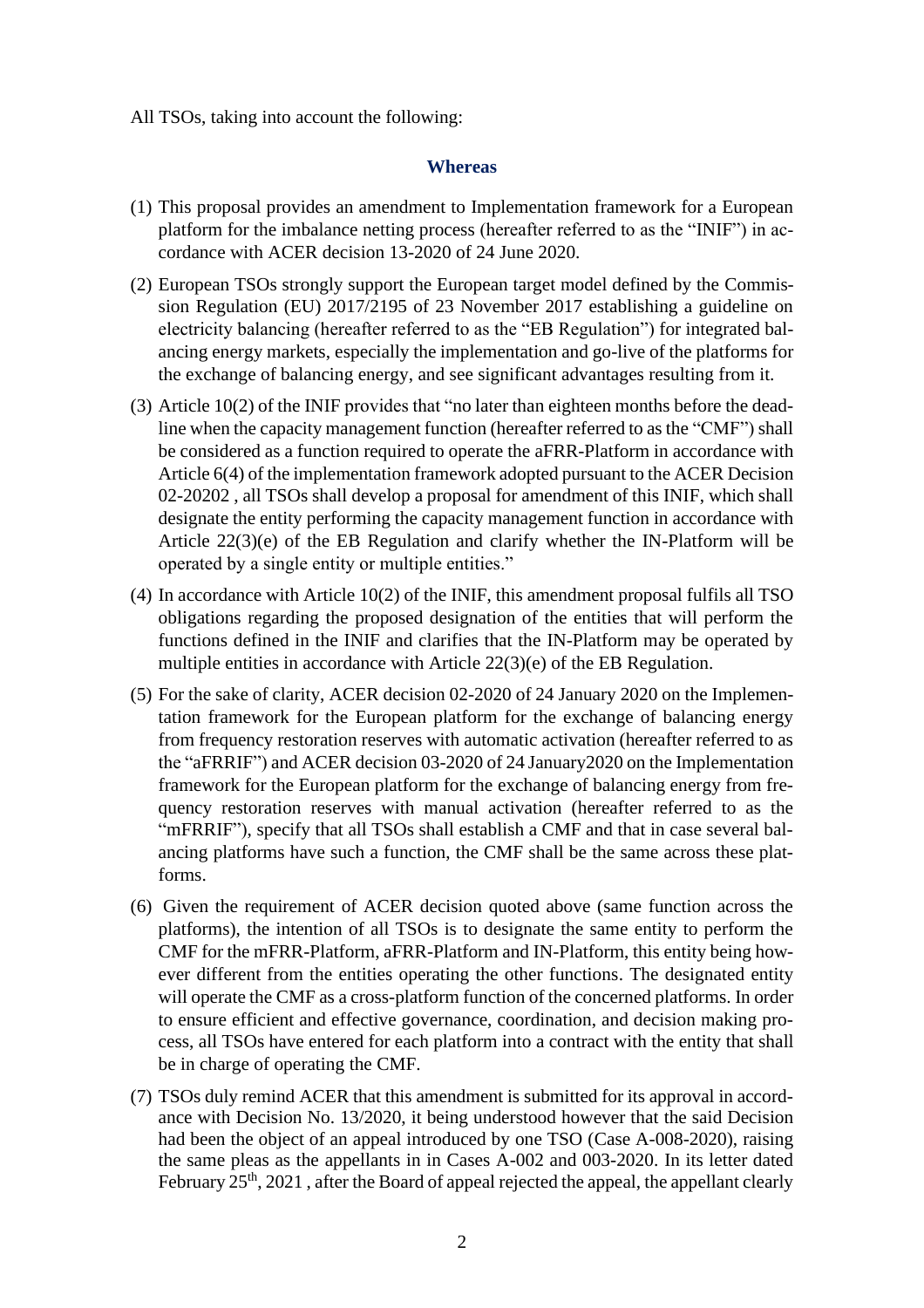stated that while it could not continue the procedure due to issues of resources allocation, it considered the appeal to be well founded. Today, two appeals remain pending in front of the General Court (Cases T-606/20 and T-607/20).The appellant for the INIF appeal belongs also to the group of TSOs having lodged the appeal in front of the General Court. The above mentioned pending appeals are raising the same grounds and pleas as the one that was lodged in front of the Board of Appeal for the INIF. Accordingly, if the General Court (or Court of Justice) annuls the BoA's decisions in Cases A-002 and 003-2020, all TSOs expect the measures to be taken by ACER and the BoA to comply with such judgment(s) to be applied equally to the ACER Decision for the INIF. All TSOs also reserve the right to amend the implementation framework taking into account any measures as eventually adopted by the Court of Justice.

- (8) The present amendment is without prejudice to the position recorded in all TSOs' final proposal dated 18 December 2019 (submitted to ACER as a supplement to their proposal for the INIF) that the CMF is not a required platform function and does not fall within the scope of Article 22 of the EB Regulation.
- (9) In accordance with Article 4 and Article 6(5) of the INIF, the CMF constitutes an additional functionality of the Platform and implements a centralized and coordinated process between all TSOs and the balancing platforms, and between the platforms themselves to continuously update the IN cross-zonal capacities for each of the relevant bidding zone borders or set of bidding zone borders taking into account (i) the initial cross-zonal capacities in accordance with Article 37 of the EB Regulation, (ii) the additional cross-zonal capacities allocated to the RR, mFRR and aFRR process pursuant to Article 38(1) of the EB Regulation and, (iii) the already confirmed exchanges within the balancing timeframe, inter alia, the replacement power interchange and the manual frequency restoration power interchange, (iv) the adjustments of the cross-zonal capacities pursuant to Commission Regulation (EU) 2017/1485 establishing a guideline on electricity transmission system operation (hereafter referred to as the "SO Regulation"). The main objective of the CMF is to ensure the consistency of the data exchanged between all TSOs and the European platforms related to the crosszonal capacities. As obliged by IFs, the CMF shall be the same across all platforms, therefore it is technically logical to have a central CMF. Allocating the CMF to one platform might endanger the interchange between other platforms if the former is unavailable. By designating a different entity to develop, host and monitor the CMF, all TSOs are ensuring the workload is shared by different entities. As a consequence, the establishment of the platform functions can take place in parallel using available resources of the TSOs, and the CMF can be delivered earlier and up to adequate quality standards. Thus it is coherent to allocate the CMF as an interface process to an entity which is distinct from the entities that perform the activation optimisation function (hereafter referred to as the "AOF") or imbalance netting process function (hereafter referred to as the INP function) in case of IN-Platform and the TSO-TSO settlement function of each European platform.
- (10) The amended INIF includes the CMF function in the scope of the mFRR steering committee. All TSOs have agreed that the mFRR steering committee will be the governing body for CMF as a cross-platform function, as this is an efficient, effective governance structure that provides for coordination and oversight as all TSOs involved in the European platforms are represented in the mFRR steering committee.
- (11) The amended INIF also further specifies that the IN-Platform steering committee has the authority to create subcommittees or working groups, which may be granted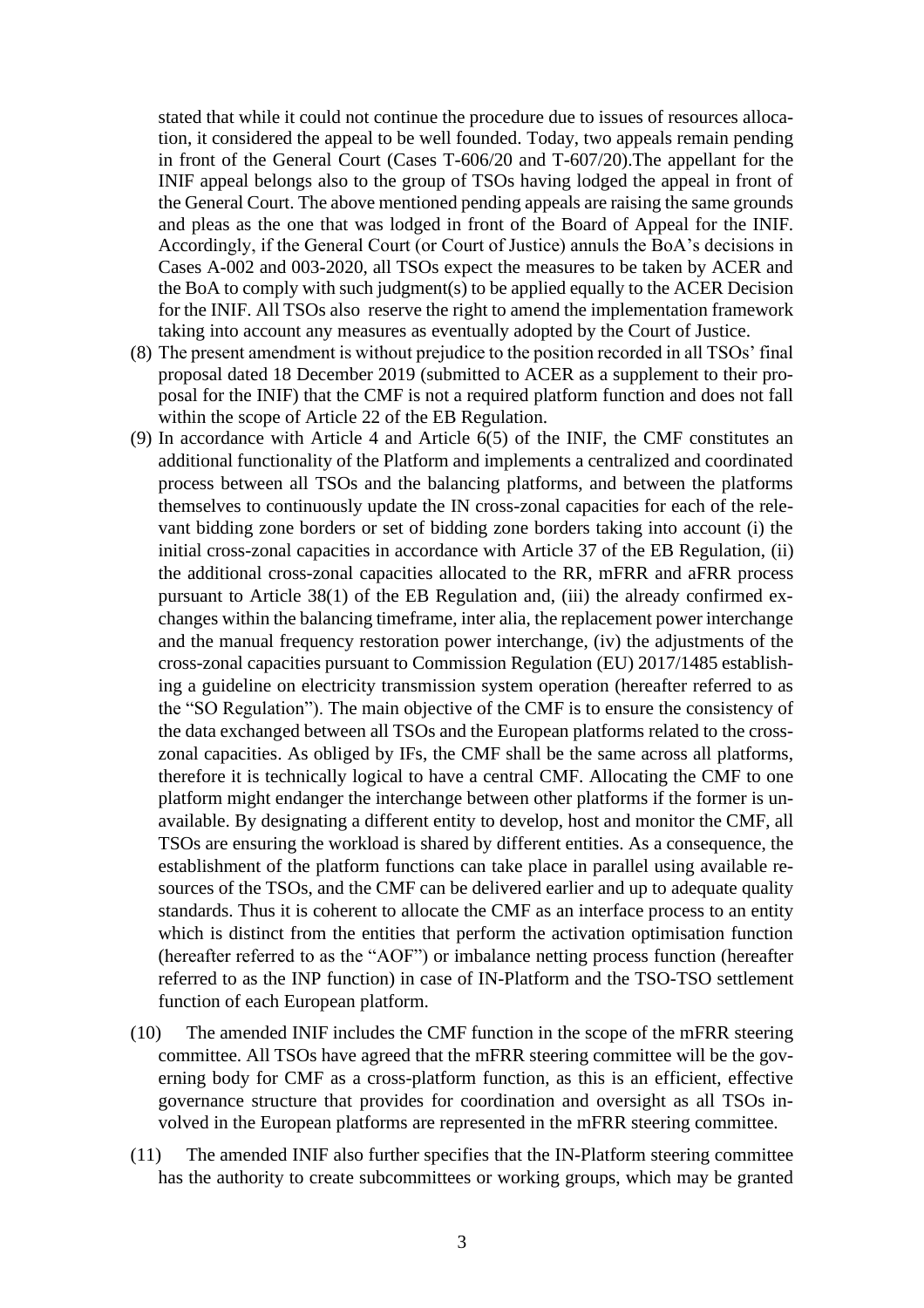delegated authority by the steering committee. In such event, the IN-Platform steering committee determines the composition and the modalities of the functioning of such subcommittee or working group. In case the aFRR-Platform and the mFRR-Platform also create the same subcommittee or working group, they can be the same for the concerned European platforms and the steering committees jointly define their composition and their functioning.

- (12) Each Member TSO is in accordance with the legal framework, notably the Directive (EU) 2019/944 on the common rules for the internal market for electricity (hereinafter Electricity Directive) and regulations, already accountable towards its national regulatory authority (hereafter referred to as the "NRA") in general and in particular for the execution of the cross-border activation process in accordance with EB Regulation. While the TSO-TSO model according to Article 2 (21) EB Regulation establishes a model for the exchange of balancing services where the balancing service provider provides balancing services to its connecting TSO, which then provides these balancing services to the requesting TSO, the concrete setup proposed by the TSOs ensures Regulatory Oversight as required by Article 22 (3) (e) ii) EB Regulation as follows. The Member TSOs are addressees of European Regulations such as REGU-LATION (EU) No 1227/2011 OF THE EUROPEAN PARLIAMENT AND OF THE COUNCIL of 25 October 2011 on wholesale energy market integrity and transparency and COMMISSION REGULATION (EU) No 543/2013 of 14 June 2013 on submission and publication of data in electricity markets and amending Annex I to Regulation (EC) No 714/2009 of the European Parliament and of the Council requiring Member TSOs to provide information to NRAs and ACER. All Member TSOs are obliged to operate the platforms jointly and to that end, each Member TSO has access to the mFRR-Platform's information directly and at all times. In order for regulators to not have to address their inquiries necessarily to individual TSOs, but rather have the possibility to address them in a centralized manner, the IN-Platform steering committee will act as a central point of contact for the IN-Platform related topics, while the mFRR-Platform steering committee will act as a central point of contact for the crossplatform CMF related topics and, to this end, gather information that is necessary for NRAs to perform regulatory oversight. To process such regulatory inquiries, relevant steering committee will utilize processes detailed in the newly added Article 8B. The TSOs' proposal is therefore no less efficient and effective in terms of regulatory oversight than if only one entity were to operate all functions of the concerned platform. Thus, the proposed setup ensures the sufficient regulatory oversight of the IN-Platform in the conditions defined by the Electircity Directive and by Commission Regulation (EU) 2019/942 establishing a European Union Agency for the Cooperation of Energy Regulators.
- (13) The INIF was approved in ACER decision 13-2020 and therefore, the amended INIF fulfils the general principles, goals and other methodologies set in the EB Regulation, the SO Regulation, the Commission Regulation (EU) 2019/943 on the internal market for electricity (hereafter referred to as the "Electricity Regulation") as well as the Commission Regulation (EC) No 543/2013 of 14 June 2013 on submission and publication of data in electricity markets and amending Annex I to Commission Regulation (EC) No 714/2009 (hereafter referred to as the "Transparency Regulation") for the reasons stated further and in this proposal.
- (14) The structure referred to in Whereas (10), (11) and (12) and set-out in the amended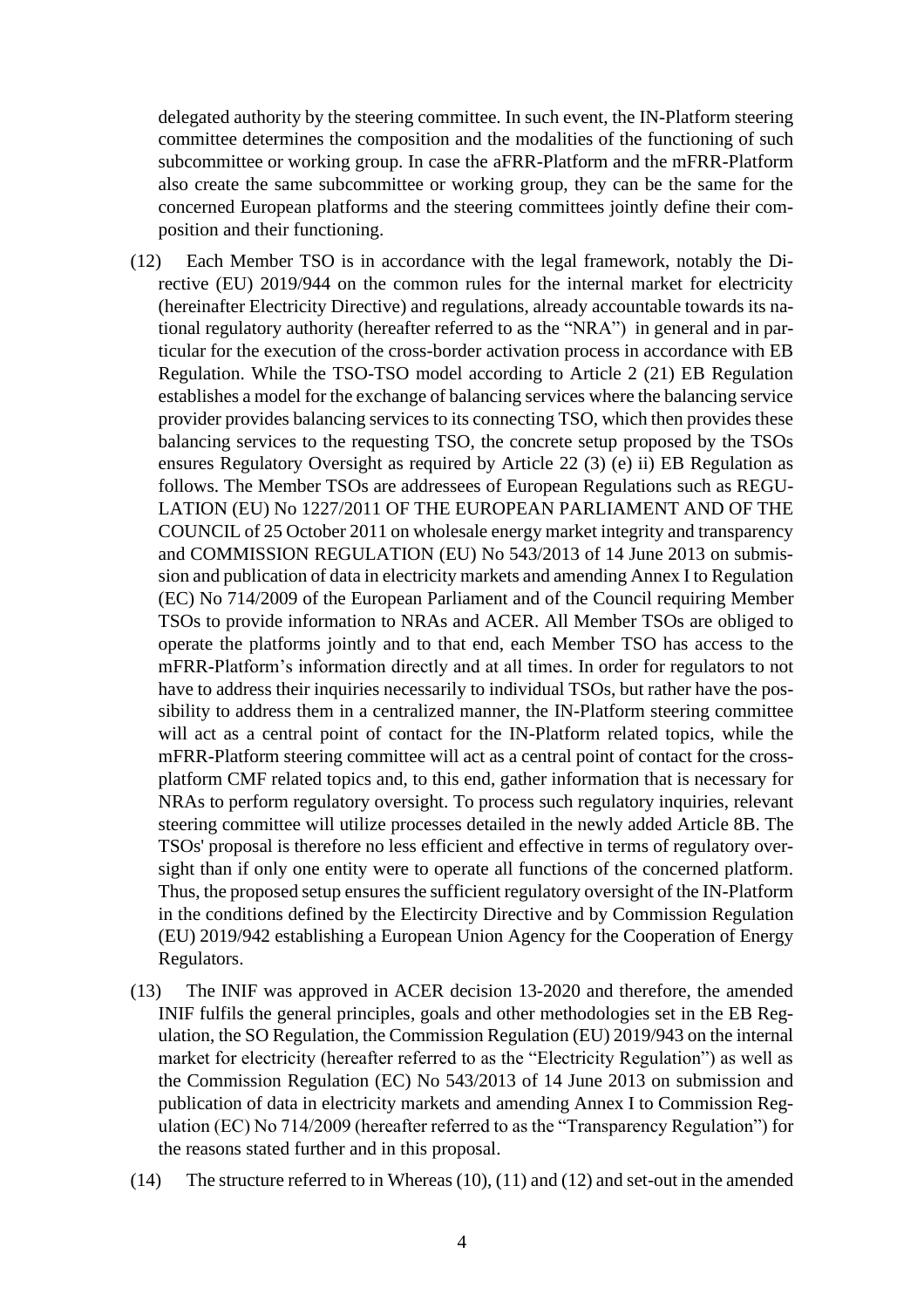Articles 10,8 and newly added 8B, ensures efficient and effective operation of the European platforms, effective coordination and decision making process to resolve any conflicting positions between entities operating the European platforms and thus ensures that the requirements of EB Regulation are met. Namely,

- a. the proposed setup ensures a coherent allocation of functions to the entities operating the functions of the European platform, in accordance with Article 22(3)(e)(i) of EB Regulation by allocating a function in its entirety to an entity. The TSOs have analysed and clearly delineated the interfaces and interactions between the different functions of the platform, namely AOF, TSO-TSO Settlement Function and CMF. In that way, competences, responsibilities and liabilities can be clearly assigned and conflicts of responsibility can be avoided. The competences, responsibilities and liabilities are laid down in a contract between the Member TSOs. To ensure the necessary coordination between the entities, the entities are contractually obliged to cooperate. This includes, among other things, the duty of exchange of information and coordination obligations. The Member TSOs designated as the CSPs are bound by the decisions of the respective platform Steering Committee, which can be taken by qualified majority voting. In addition, the proposed setup demonstrates significantly higher operational security and stability than other possible setups. European balancing platforms are key tools in EU's future market integration with regards to energy use with operational security being an important criterion. The platforms are built within the TSOs' infrastructure utilizing a combination of multi-redundant data centers, communication assumed via the physical communication network (PCN) and TSOs' personnel involved with a high level of know-how. This will lead to an optimal state with regards to overall security. This also guarantees an efficient and effective operation of the platforms enabling the implementation and operation of the platforms with a high level of quality and maintenance along their entire life cycle resulting in a decrease of overall short-term as well as long-term costs. Furthermore, the proposed allocation of functions result in a very limited probability of a potential outage of all the platforms together. A simultaneous outage of multiple platforms would have a major negative impact on balancing energy costs and the security of supply across Europe;
- b. The SO Regulation allocates the responsibility for the operation and organisation of the cross-border balancing processes to the TSOs and foresees that the TSOs shall organise these processes via agreements in accordance with Article 122, 123 and 124 of SO Regulation, therefore all TSOs have implemented an effective and efficient contractual framework in order to govern and operate the European platforms as required in Article  $22(3)(e)(ii)$  and Article  $3(2)(c)$ of EB Regulation. In this contractual framework between TSOs, the European platforms underlying IT Solutions are designed, co-owned and governed by all TSOs themselves, while the development, the maintenance, the operation and the hosting of European platforms´ functions are delegated to one or more TSOs. Therefore, the designated TSOs are acting for the benefit and on behalf all TSOs in accordance with the operational rules jointly defined by all TSOs and under the supervision of the steering committees established by all TSOs.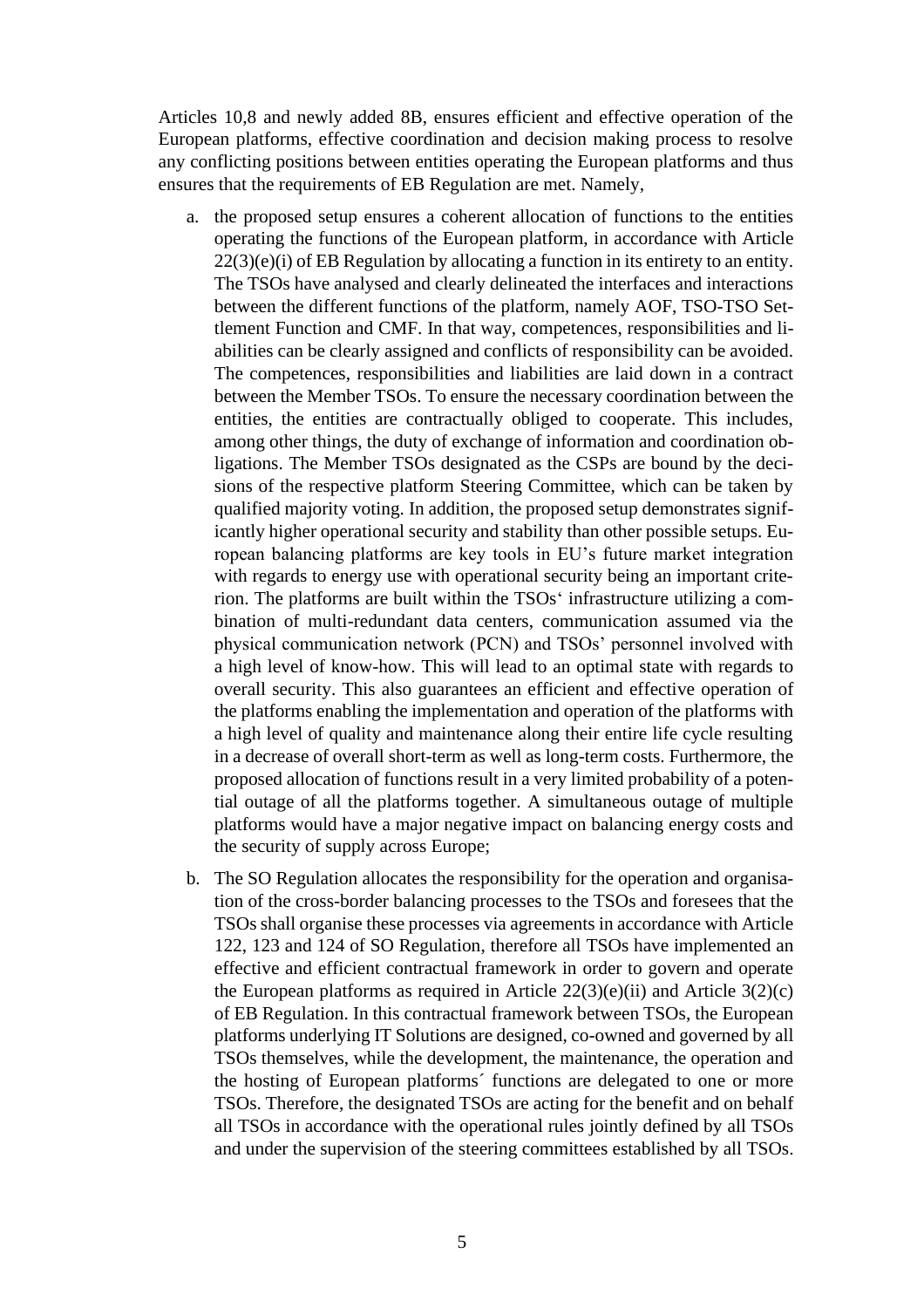Thus, the proposed setup of the IN-Platform and allocation of functions ensures efficient and effective governance of the IN-Platform;

- c. the operation of such European platforms is the responsibility of all member TSOs. The implementation of the INIF fulfils the technical and security requirements to be met by the European platforms with regard to the operational security and their real-time relevance. Synergies can therefore be utilised in the use of existing TSO facilities which results in high efficiency gains. The proposed setup also enhances efficiency as it allows the use of the existing TSO knowledge, infrastructures and resources for the real-time operation of the European platforms and it does not lead to the creation of an additional structure for this purpose. Building up an additional structure would mean to create new infrastructure, transfer of know-how and spending of additional resources, also from TSOs. Thus, the proposed setup of the IN-Platform and allocation of functions ensures efficient and effective operation of the IN-Platform as required in Article  $22(3)(e)(i)$  and Article  $3(2)(c)$  of EB Regulation;
- d. the operation of IN-Platform is a collective responsibility of all member TSOs and each TSO is fully responsible for the operation of the IN-Platform towards its NRA and connected market participants. In accordance with EB Regulation, Member TSOs apply a TSO-TSO model, in which only TSOs will be connected to the IN-Platform directly, while Balancing Service Providers will be connected to the respective connecting national TSO, the respective NRAs will be able to continue make use of the competences granted to them by national statute effectively without any additional increase in competence required. Thus, the proposed setup of the IN-Platform and allocation of functions ensures efficient and effective regulatory oversight over the IN-Platform as required in Article 22(3)(e)(ii) of EB Regulation;
- e. the coordination and the decision-making process is ensured at the level of the steering committees of the European platforms, with a specific role assigned to the mFRR-Platform steering committee also in charge of the governance of CMF as a cross-platform function. The steering committee of the mFRR-Platform includes representation of all member TSOs of any of the European platforms for decisions related to CMF. Thereby the steering committee of the mFRR-Platform ensures a coordinated governance of the function as a crossplatform function for all the concerned European platforms. The designated entities are contractually obliged to operate the functions of the platform. Insofar as the cooperation of the entities is required for the operation or for the solution of issues, the entities are obliged to coordinate bilaterally at all times. If problems cannot be solved by the entities themselves, the steering committee may also appoint a committee of experts at short notice. If no solution can be found in the expert panel either, the steering committee shall be convened. Member TSOs shall ensure that operational problems arising at short notice can also be solved within a reasonable period of time. In order resolve disputes within a reasonable amount of time all Member TSOs are subject to a strictly timed dispute resolution process described in newly created Article 14B(3)(b) consisting of at least the amicable settlement between the disputing Member TSOs under the supervision of the steering committee of the relevant platform. The dispute resolution may include external guidance, which might facilitate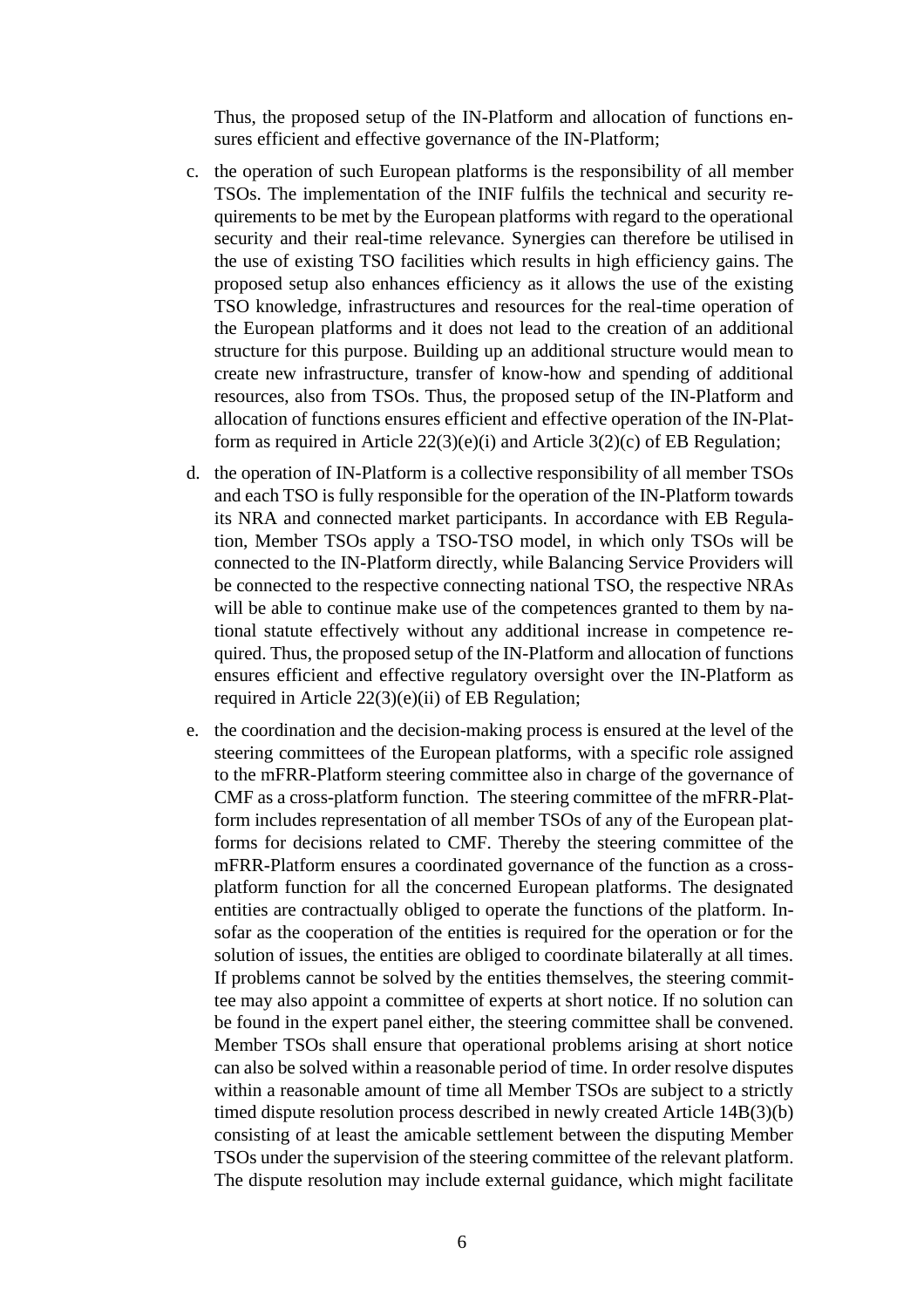the amicable settlement procedure. In order to ensure the continuous operation of the IN-Platform disputing Member TSOs may also apply for interim or conservatory measures or any injunctive relief. Thus, an effective coordination and decision making process to resolve any conflicting positions between entities operating the IN-Platform is ensured as required in Article  $22(3)(e)(iii)$ of EB Regulation.

(15) Article 22(1) of the EB Regulation required all TSOs to develop the INIF. All TSOs who were responsible for the development of the proposal and for its submission to ACER are the following: APG - Austrian Power Grid AG, VÜEN-Vorarlberger Übertragungsnetz GmbH, Elia - Elia Transmission Belgium S.A., ESO – Electroenergien Sistemen Operator EAD, HOPS - Croatian Transmission System Operator Ltd, ČEPS - ČEPS, a.s., Energinet - Energinet, Elering - Elering AS, Fingrid - Fingrid OyJ, Kraftnät Åland Ab, RTE - Réseau de Transport d'Electricité, S.A, Amprion - Amprion GmbH, TransnetBW -TransnetBW GmbH, TenneT GER - TenneT TSO GmbH, 50Hertz - 50Hertz Transmission GmbH, IPTO - Independent Power Transmission Operator S.A., MAVIR ZRt. - MAVIR Magyar Villamosenergia-ipari Átviteli Rendszerirányító Zártkörűen Működő Részvénytársaság ZRt., EirGrid - EirGrid plc, Terna - Terna SpA, Augstsprieguma tïkls - AS Augstsprieguma tïkls, LITGRID - LITGRID AB, CREOS Luxembourg - CREOS Luxembourg S.A., TenneT TSO - TenneT TSO B.V., PSE - PSE S.A., REN - Rede Eléctrica Nacional, S.A., Transelectrica - C.N. Transelectrica S.A., SEPS - Slovenská elektrizačná prenosovú sústava, a.s., ELES - ELES,d.o.o, REE - Red Eléctrica de España S.A.U, Svenska Kraftnät - Affärsverket Svenska Kraftnät, SONI System Operator for Northern Ireland Ltd.

SUBMIT THE FOLLOWING PROPOSAL FOR AMENDMENT OF THE IMPLEMEN-TATION FRAMEWORK FOR THE EUROPEAN PLATFORM FOR THE EX-CHANGE OF BALANCING ENERGY FROM FREQUENCY RESTORATION RE-SERVES WITH MANUAL ACTIVATION TO ACER

#### **Article 1 Designation of entity**

Article 10 – Designation of entity – of INIF is amended as follows:

a) Paragraph 2 shall be amended and be read accordingly:

« In accordance with Article 22(2) of EB Regulation, the aFRR-Platform may be operated by TSOs or an entity they would create themselves. For the operation of the aFRR-Platform, TSOs shall designate:

i. one TSO for operation of the imbalance netting process functionand TSO-TSO settlement function;

ii. and a different TSO for operation of the capacity management function.»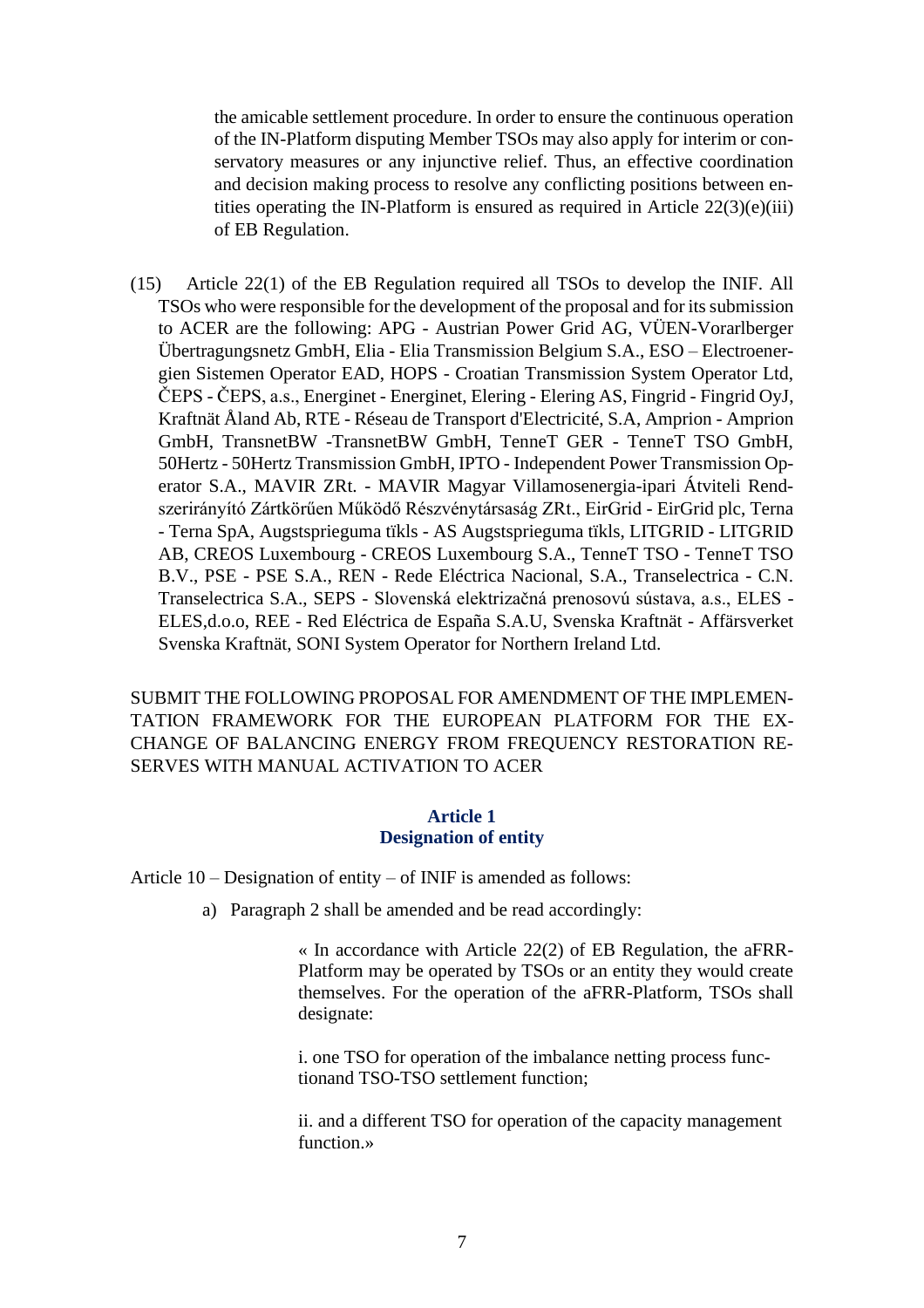b) Paragraph 3 shall be amended and be read accordingly:

« 3. The designation of the entities will be done in accordance with Article 22(4) of the EB Regulation.»

c) Paragraph 4 shall be amended and be read accordingly:

« 4. The designated entities shall be acting as Common Service Providers (CSPs) for the benefit and on behalf of all member TSOs of the IN-Platform. The CSPs shall provide their services in accordance with the objectives of EB Regulation, this Implementation Framework, the contractual framework, relevant steering committee decisions and agreed operational procedures and rules. The services may be amended as per the voting rules stipulated in the contractual framework under the supervision of the relevant steering committee, in accordance with Article 8, Article 8B and in accordance with the operational rules approved by the relevant steering committee.»

d) Paragraph 5 shall be amended and be read accordingly:

« 5. For the avoidance of doubt, the designated entities may contract third parties for executing supporting tasks, subject to the agreement of the relevant steering committee.»

#### **Article 2 Transparency and reporting**

Article 13B – Transparency and reporting – of INIF shall be added and be read accordingly:

The paragraph 1 shall be added and be read accordingly:

«1. The Member TSOs shall publish the relevant information (articles 3.10, 4.3, 4.4, 4.5 and 7.2) stemming from INIF in a commonly agreed harmonised format at least through the ENTSO-E central information transparency platform established pursuant to Article 3 of Regulation (EU) No 543/2013 and as required by Article 12 of EB Regulation.»

#### **Article 3 Governance**

Article 8 – Governance– of INIF shall be amended as follows:

The paragraph 2 shall be amended and be read accordingly:

« 2. Each member TSO shall carry out the common governance principles of the IN-Platform by means of:

(a) the steering committee of the IN-Platform, which is the decision-making body of the IN-Platform with the right to make any binding decision on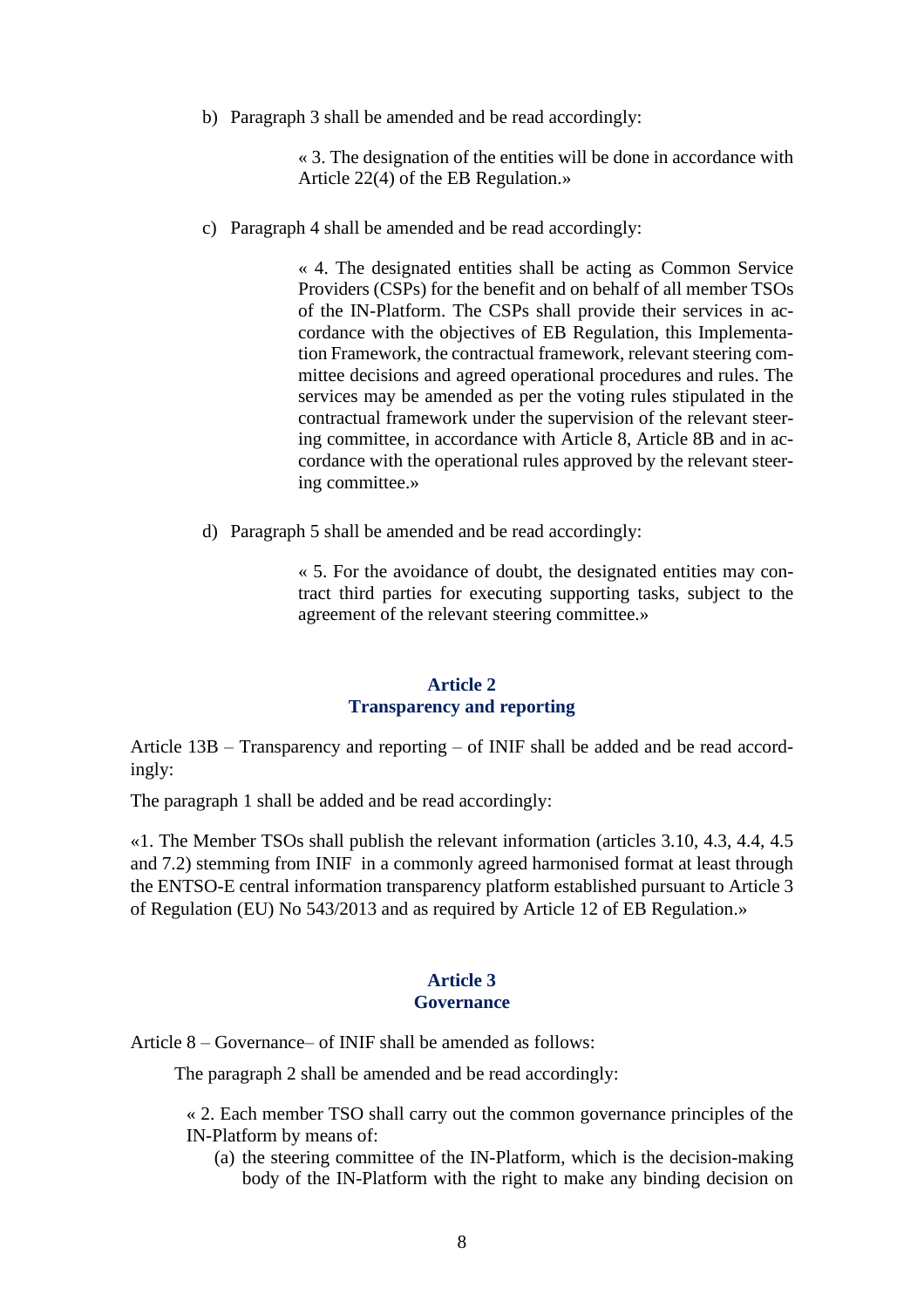any matter or question related to the IN-Platform INPF and TSO-TSO Settlement Function and not covered by the Article 14(3)(b). Thereto, each member TSO of the IN-Platform shall appoint at least one regular representative to the steering committee of the IN-Platform, which is a superior body to the expert group.

(b) the expert group of the IN-Platform, which is the expert body of the IN-Platform and prepares background materials for the steering committee (including analyses, impact assessments, summaries) and evaluates and proposes concepts in relation to the implementation of the IN-Platform. Thereto, each member TSO shall appoint at least one regular representative to the expert group of the IN-Platform.

Any decision or dispute related to the cross-platform CMF topics shall be resolved through the processes defined in Article 8B via the mFRR-Platform steering committee. The steering committee of the IN-Platform has the authority to create subcommittees or expert groups, which may be granted delegated authority by the steering committee of the IN-Platform. In such event, the steering committee of the aIN-Platform determines the composition and the modalities of the functioning of such subcommittee or expert group. In case the aFRR-Platform and the mFRR-Platform also create the same subcommittee or expert group, they can be the same for the concerned European platforms and the steering committees jointly define their composition and their functioning.»

# **Article 4 Contractual framework**

Article 8B – Contractual framework - of INIF shall be added and be read accordingly:

«1. In order to ensure efficient and effective implementation and operation of the IN Platform, Member TSOs shall set up a contractual framework applicable to all Member TSOs. Under the contractual framework, each Member TSO shall adhere to at least the following high level principles:

a) not to undertake actions which may be detrimental to the operation of the IN-Platform functions as defined in the contractual framework;

b) to assist each other and cooperate among themselves in case of an investigation regarding the IN-Platform by a competent regulatory authority;

c) to apply the principles of equal treatment, proportionality and non-discrimination towards the other TSOs; and to perform its obligation in compliance with laws and regulations, including the INIF.

2. In their contractual framework, all Member TSOs shall clearly allocate the roles and responsibilities of the Member TSOs, notably the obligations of reporting and exchange of information.

3. The contractual framework shall further specify and entail at least the following principles and processes: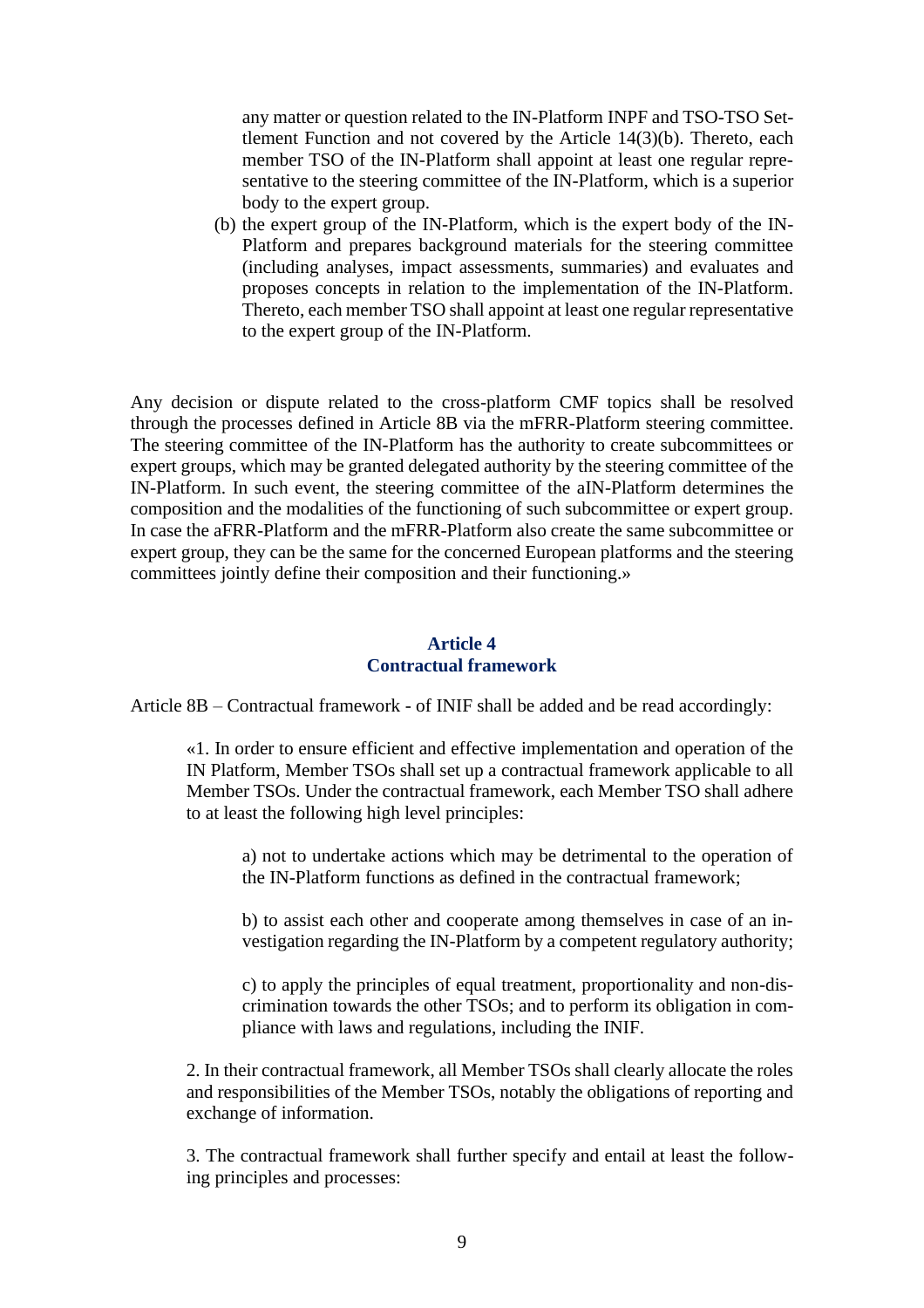a) The IN-Platform steering committee shall issue decisions and monitor both the implementation and operation of the aFRR-Platform by all Member TSOs. The decisions shall be taken in accordance with the decision making rules set out in Article 9of the INIF. Each decision shall be implemented in line with the timeline agreed in the respective decision.

b) In the event of a dispute, the dispute shall be submitted in written to the respective steering committee. The dispute notice shall include at least a description of the dispute, the involved Member TSOs, the claims raised and their legal grounds and a proposal for settlement if available. The settlement process may be as follows: The relevant steering committee shall appoint amongst its members a person responsible for the amicable settlement procedure without undue delay. Should no amicable settlement be reached within one month or within a reasonable time agreed upon between the disputing Member TSOs, disputing Member TSOs after agreement by the relevant steering committee may ask the relevant regulatory authorities and/or ACER for guidance, should the dispute directly concern regulatory issues if it is in compliance with their competences under the law, which an amicable settlement may take into account, or refer the dispute to mediation.

In case any of the above did not lead to the settlement of the dispute, the dispute shall be settled either by arbitration or by court. The settlement outcome of any of the above shall be binding upon the disputing Member TSOs. The dispute resolution process shall not preclude the Member TSOs from applying for interim or conservatory measures or any injunctive relief. The contractual framework may further detail the dispute resolution process set out in this paragraph.

c) In case a request from a NRA or NRAs is received by one or several Member TSOs, these parties shall immediately inform all Member TSOs via the respective steering committee of the content of such request. Each Member TSO shall cooperate to respond adequately, consistently and promptly to a request for information received in relation to fullfillment of the obligations of the INIF.

d) The contractual framework shall define the necessary day-to-day operational procedures including at least the incident resolution, fallback and backup procedures, data processing and validation, as well how all Member TSOs coordinate to that end.

e) The liability regime shall be defined in the contractual framework and shall be applicable for all Member TSOs.

f) The IT solution of the IN-Platform functions shall be owned and governed by all Member TSOs.

4. In addition to the above, the contractual framework shall contain further obligations for Member TSOs designated as CSPs, such as: